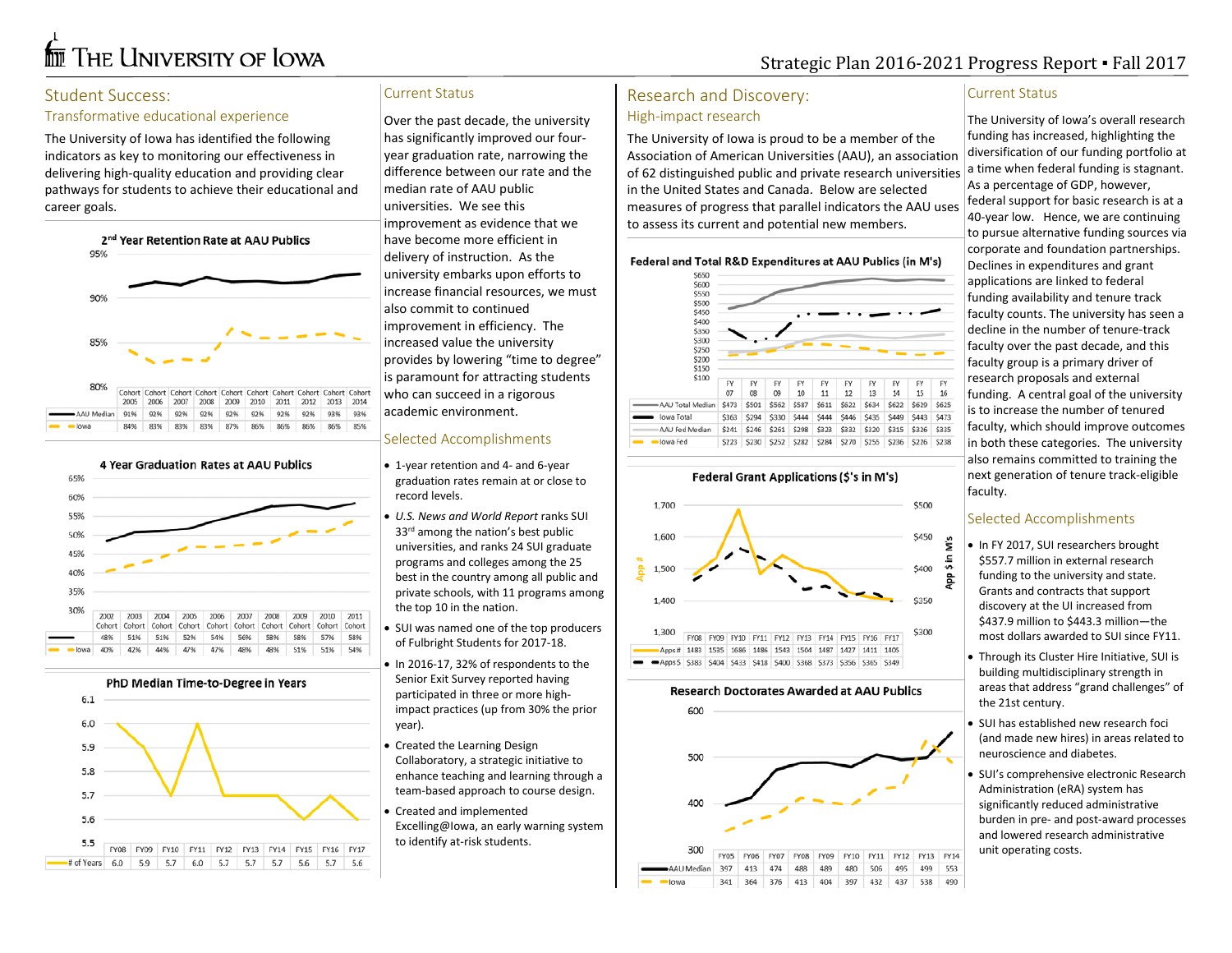# **for** The University of Iowa

# Strategic Plan 2016-2021 Progress Report ▪ Fall 2017

#### Engagement: Broaden education,

#### improve health, enhance economic development

The University of Iowa, particularly in its role as a state university, thrives on its commitment to public partnership university's central administration, and seeks to expand our public engagement to contribute to economic and cultural vitality and to the health and quality of life of the people of Iowa. Below are selected indicators that highlight just a few of the ways the university engages with its larger community.



Undergraduate Degree Recipients Completing a **Study Abroad Course** 



**Health Care Clinic Visits** 

1,200,000



## Current Status

Statewide outreach activities, supported by colleges and the have grown as we have expanded efforts to share faculty, staff, and student talents and skills in the arts, humanities, and sciences with a broader array and increased number of Iowans. Providing state-of-the-art health care services to over one million clinic visitors each year has a tremendous positive impact on the lives and well-being of people throughout Iowa. Study abroad activities are one way the university helps students engage with the world and understand their role as global citizens.

### Selected Accomplishments

- SUI was selected to receive the 2015 Community Engagement Classification from the Carnegie Foundation for the Advancement of Teaching.
- University of Iowa Hospitals and Clinics has been ranked as one of *U.S. News & World Report*'s "America's Best Hospitals" for 27 years in a row. Seven medical specialties at UIHC are nationally ranked.
- In its second year, SUI's partnership with the Iowa Resource Conservation & Development (RC&D) regions resulted in 5 statewide workshops and integrated more than 30 student-led community engagement projects involving nearly 150 students.
- The Iowa Flood Center's Iowa Flood Information System (IFIS) provides flood condition information to more than 1,000 communities.
- The John Pappajohn Entrepreneurial Center supports entrepreneurship training across the state through community colleges and its "New Ventures" program.

# Cultural Values:

#### Diversity, Innovation, Collaboration

In setting priorities and carrying out every aspect of its mission, the University of Iowa is guided by the values that have shaped us as an institution and as a community over time. These include our foundational commitments to diversity, innovation, and collaboration. Below are indicators related to our efforts to uphold those values.





#### Percent Minority Full-Time Faculty and Staff at AAU Publics



#### Current Status

The cultural values that define and distinguish the University of Iowa include our foundational commitments to diversity, innovation, and collaboration. Because we know that domestic and global diversity are essential to achieving excellence across all aspects of our mission, the university is proud of the growing diversity of our faculty, staff, and student bodies over the past decade though our diversity relative to our peers remains essentially unchanged. Recognizing that innovation is the path to a sustainable future, the university is increasing efforts to encourage faculty, staff, and student participation in disclosure, patent licensing, and startup processes. And the university has a long and successful tradition of interdisciplinary collaboration, which we are building on in many ways.

#### Selected Accomplishments

• SUI is one of only four schools in the nation to receive the prestigious 2017 Senator Paul Simon Award for Comprehensive Internationalization by NAFSA: Association of International Educators.

- Two programs housed in the UI Center for Diversity and Enrichment—The Iowa Edge and TRIO Student Support Services —are improving the success of UI first generation and minority students.
- SUI celebrated the 30<sup>th</sup> anniversary of the annua[l UI Summer Research](https://www.grad.uiowa.edu/ogi/srop)  [Opportunities Program](https://www.grad.uiowa.edu/ogi/srop) (SROP) for underrepresented minority undergraduate students who are interested pursuing graduate work.
- Interdisciplinary Research Grants through the Obermann Center foster collaborative scholarship and creative work.
- The Office of the Provost created a senior associate position to focus on large-scale project development across interdisciplinary teams.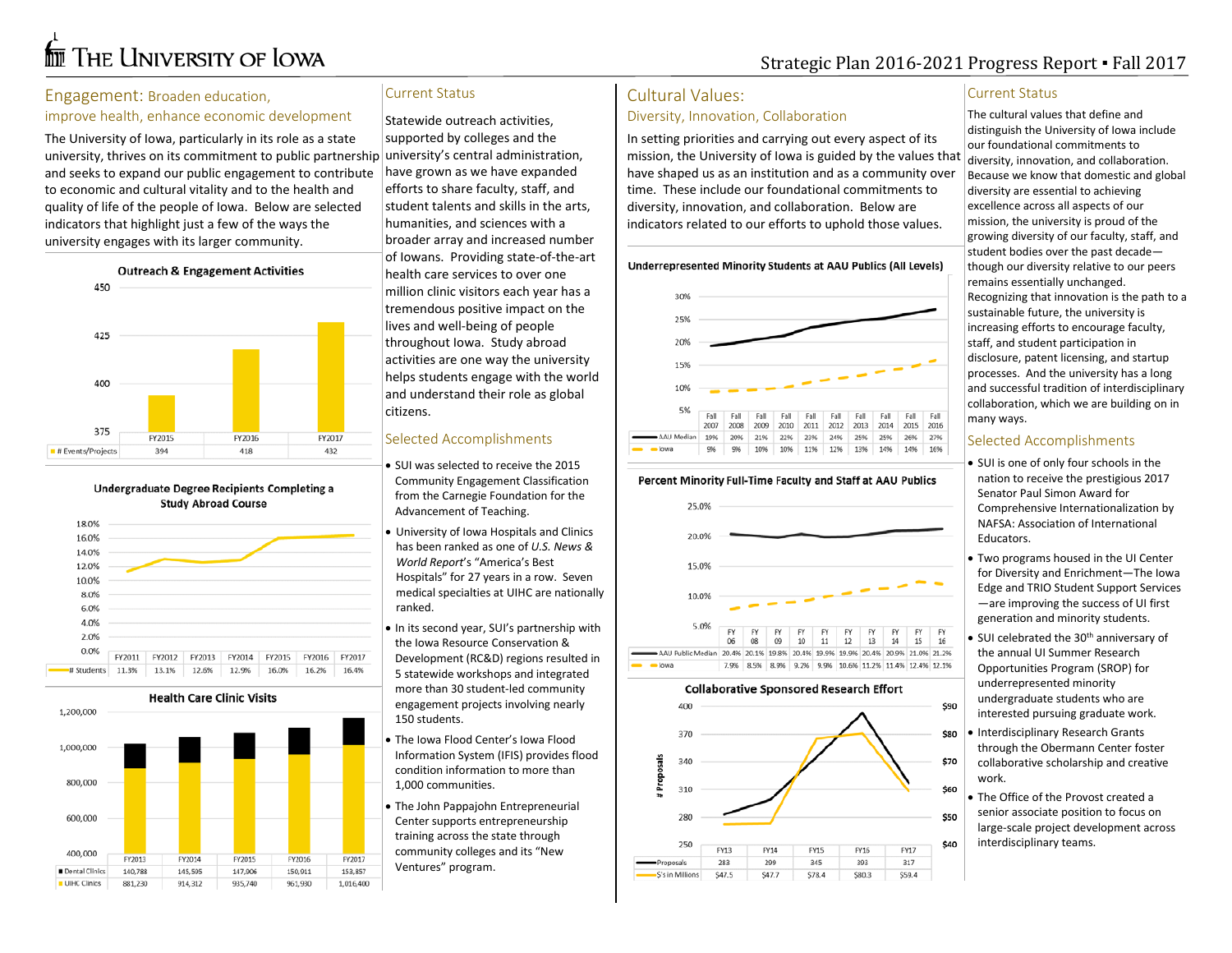# **THE UNIVERSITY OF LOWA**

# Student Success

Our goal is to provide a transformative educational experience that educates all UI students to be engaged citizens.

- University College increased academic support for students through Academic Support and [Retention,](https://uc.uiowa.edu/retention) resulting in 20,000 student visits for supplemental instruction (a 47% increase compared to the 2015-2016 academic year).
- UI became only the twelfth university in the country to offer the innovative new [Computer](https://www.engineering.uiowa.edu/news/new-bachelor-science-degree-engineering-majoring-computer-science-and-engineering-approved-iowa)  [Science and Engineering](https://www.engineering.uiowa.edu/news/new-bachelor-science-degree-engineering-majoring-computer-science-and-engineering-approved-iowa) undergraduate degree program, designed to prepare students to thrive in today's economy.
- The UI created two new collaborative, innovative, and interdisciplinary graduate programs— biomedical Science [\(Cancer Biology\)](https://medicine.uiowa.edu/biomed/academic-programs/cancer-biology) and Civil and Environmental Engineering (Sustainable [Water Development\)](http://waterhawks.uiowa.edu/)—as well as a graduate certificate i[n Literary Translation.](https://clas.uiowa.edu/dwllc/mfa-literary-translation/graduate-certificate)
- College of Law students consistently achieve bar passage and employment rates significantly above the national averages.
- The Tippie College of Business's new RISE graduation requirement creates increased student engagement through Research, Internships, Study Abroad, and Experiential classes. The College of Public Health has established a similar requirement for its undergraduates.
- The College of Nursing has implemented several initiatives to enhance success of Ph.D. students with shorter time to degree, including yearly progression reviews, individualized advising plans, and curricular changes.
- The Graduate College collaborated with faculty reviewers, previous fellowship winners, and fellowship applicants to form collaborative ["fellowships communities"](https://www.grad.uiowa.edu/news/2017-08-25/fellowship-communities-bring-together-applicants-fellows-and-reviewers) to support graduate students as they apply for competitive external fellowships.
- The College of Dentistry has a 100% employment upon graduation rate.
- 50% of medical students are participating in "distinction tracks" such as global medicine, research distinction, and health care delivery science, giving them enhanced educational opportunities that better prepare them for future careers.

# Research and Discovery

#### Our goal is to perform high-impact research.

- University of Iowa Health Care is investing \$100 million to help the Carver College of Medicine recruit research-active faculty who have at least two operative R01 grants.
- Multiple UI colleges are actively pursuing strategies to increase levels of extramural support for faculty research activities. The College of Liberal Arts and Sciences (CLAS), for example, is cooperating with the Office of the Vice President for Research and Economic Development to nurture selected themes that are candidates for large, interdisciplinary research grants. The College of Public Health has created a series of programs to support new investigators.
- The College of Engineering research enterprise [saw a year-over-year 72% increase](https://www.engineering.uiowa.edu/news/college-engineering-fiscal-year-2017-funding-sees-72-percent-increase) in competitive research funding. FY 2017 was the second highest year in terms of total amount of external funding (almost \$45M) and the highest year ever in terms of total number of received research awards (235).
- Members of the faculty of the College of Law have served on two task forces on statewide law reform appointment by the Iowa Supreme Court and are also engaged in national law reform with the American Law Institute and the Uniform Law Commission.
- Since 2010, the College of Nursing's National Institutes of Health-funded Pain and Associated Symptoms Research Training program has provided training to ten predoctoral and seven postdoctoral scholars. These scholars have published more than 40 papers on pain and symptoms.
- In 2016-17 the College of Dentistry was 18<sup>th</sup> among dental schools in funding from the Dental Institute the NIH, up from 33rd in 2015-16.
- Since fall 2015, faculty at the UI College of Education's Center for Research on Undergraduate Education (CRUE) were PIs or co-PIs on external grants and contracts totaling nearly \$3 million, more than 75% of which came from federal research grants.
- The UI College of Pharmacy maintains the largest community-based research program in a college of pharmacy in the nation (\$10 million).

This appendix to the fall 2017 Strategic Plan progress report highlights efforts and accomplishments across campus to address the university's strategic planning goals for 2016 to 2021.



The UI Department of Civil and Environmental Engineering established an innovative, interdisciplinary graduate program in the area of **Sustainable Water [Development](http://waterhawks.uiowa.edu/)** funded by the National Science Foundation. The curriculum emphasizes developing water and energy solutions in diverse, global contexts. The training program will place graduate trainees in resource-constrained communities across Iowa to help those communities work toward sustainable development goals. The current graduate student group includes 25% underrepresented minorities and 70% females.



The University of Iowa'[s Vaughan Institute of Risk](https://tippie.uiowa.edu/about-tippie/centers-institutes/vaughan-institute)  [Management and Insurance](https://tippie.uiowa.edu/about-tippie/centers-institutes/vaughan-institute) has been named a Global Center of Insurance Excellence in recognition of its research excellence and outstanding risk management and insurance educational programs. The UI is one of only 20 universities worldwide to receive the recognition from the International Insurance Society, an organization that advocates for the insurance and risk management industry around the world.

 $\overline{a}$